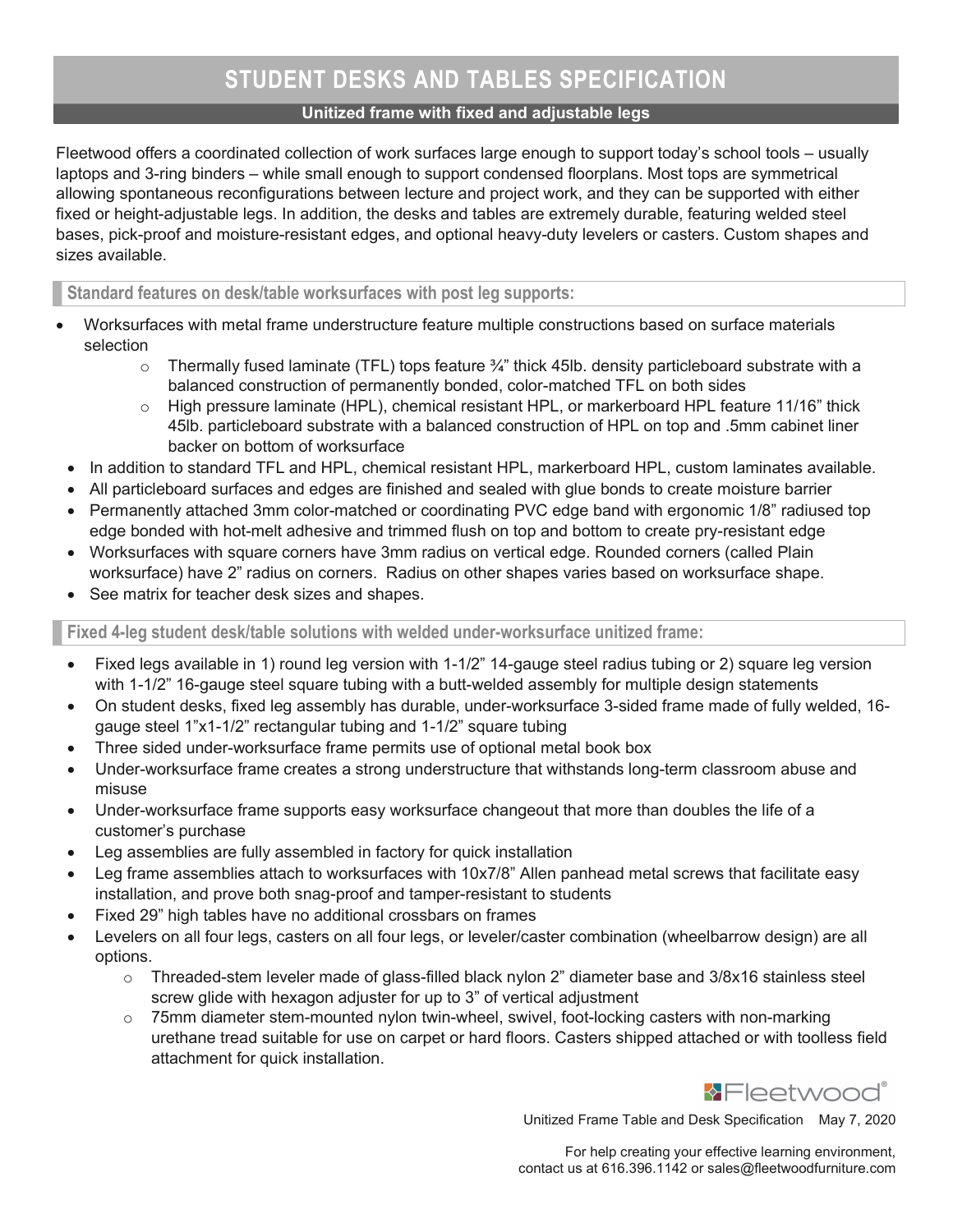- $\circ$  Wheelbarrow solution featuring casters and levelers (on 3 and 4-leg versions only). This option not standard on all tables.
- Electrostatically applied power-coat paint

Adjustable 4-leg student desk/table solutions with under-worksurface unitized welded frame:

- Adjustable legs available in 1) round leg or 2) square leg version for multiple design statements
	- $\circ$  Round leg features upper leg structure of 1-1/2" diameter, 14-gauge steel tubing with lower leg structure of 1-1/4", 16-gauge round steel tubing with telescoping design
		- $\circ$  Square leg features upper leg structure of 1-1/2" 16-gauge square steel tubing with lower leg structure of 1-1/4", 16-gauge square steel stubbing with telescoping design
- On student desks, adjustable leg assembly has durable, under-worksurface 3-sided frame made of fully buttwelded, 1"x1-1/2", 16-gauge rectangular steel tubing. Leg frame assemblies attach to worksurface with ten 2" Allen truss head stainless steel screws that facilitate easy installation and prove both snag-proof and tamperresistant to students. Frame is fully welded to upper leg structure.
- Under-worksurface frame creates a strong worksurface U-shaped structure that withstands long-term classroom abuse and misuse
- Adjustable 29"-42" high tables have 1-1/2"x1" 16-gauge steel rectangular tubing side crossbar that is butt welded located 7" from floor. Optional 1-1/4" diameter 16-gauge steel footrest screwed to sidebars located 7" from floor. On 36" and 42" deep worksurfaces, footrest is standard.
- Adjustable 34"-42" high tables have 1-1/2"x1" 16-gauge steel rectangular tubing side crossbar that is butt welded located 7" from floor. Standard 1-1/4" 16-gauge steel footrest screwed to sidebars located 7" from floor.
- Adjustable legs adjust in 1" increments and are secured with two tamper-resistant Allen panhead 1/4-20x<sup>3</sup>/4" screws
- Holes located in 1" increments on inside of post leg feature clean, non-passthrough, tamper-resistant design
- Adjustable 24-32" high tables have no additional crossbars on frames
- Three sided under-worksurface frame permits use of optional metal book box
- Under-worksurface frame supports easy worksurface changeout that more than doubles the life of a customer's purchase
- Leg assemblies are fully assembled in factory for quick installation
- Post-leg solutions available with levelers on all four legs, casters on all four legs, or leveler/caster combination (wheelbarrow design) are all options.
	- $\circ$  Threaded-stem leveler made of glass-filled black nylon 2" diameter base and 3/8x16 stainless steel screw glide with hexagon adjuster for up to 3" of vertical adjustment
	- $\circ$  75mm diameter stem-mounted nylon twin-wheel, swivel, foot-locking casters with non-marking urethane tread suitable for use on carpet or hard floors. Casters shipped attached or with toolless field attachment for quick installation.
	- $\circ$  Wheelbarrow solution featuring casters and levelers (on 3 and 4-leg versions only). This option not standard on all tables.
- Stacking round-post leg option on select worksurfaces permit up to three stacking worksurfaces
- Electrostatically applied power-coat paint

## Optional desk and table accessories:

- Power technology options
	- o Available field installed or factory assembled
	- o Byrne Salt disc-shaped unit for one outlet with 72" long cord in storm finish



Unitized Frame Table and Desk Specification May 7, 2020